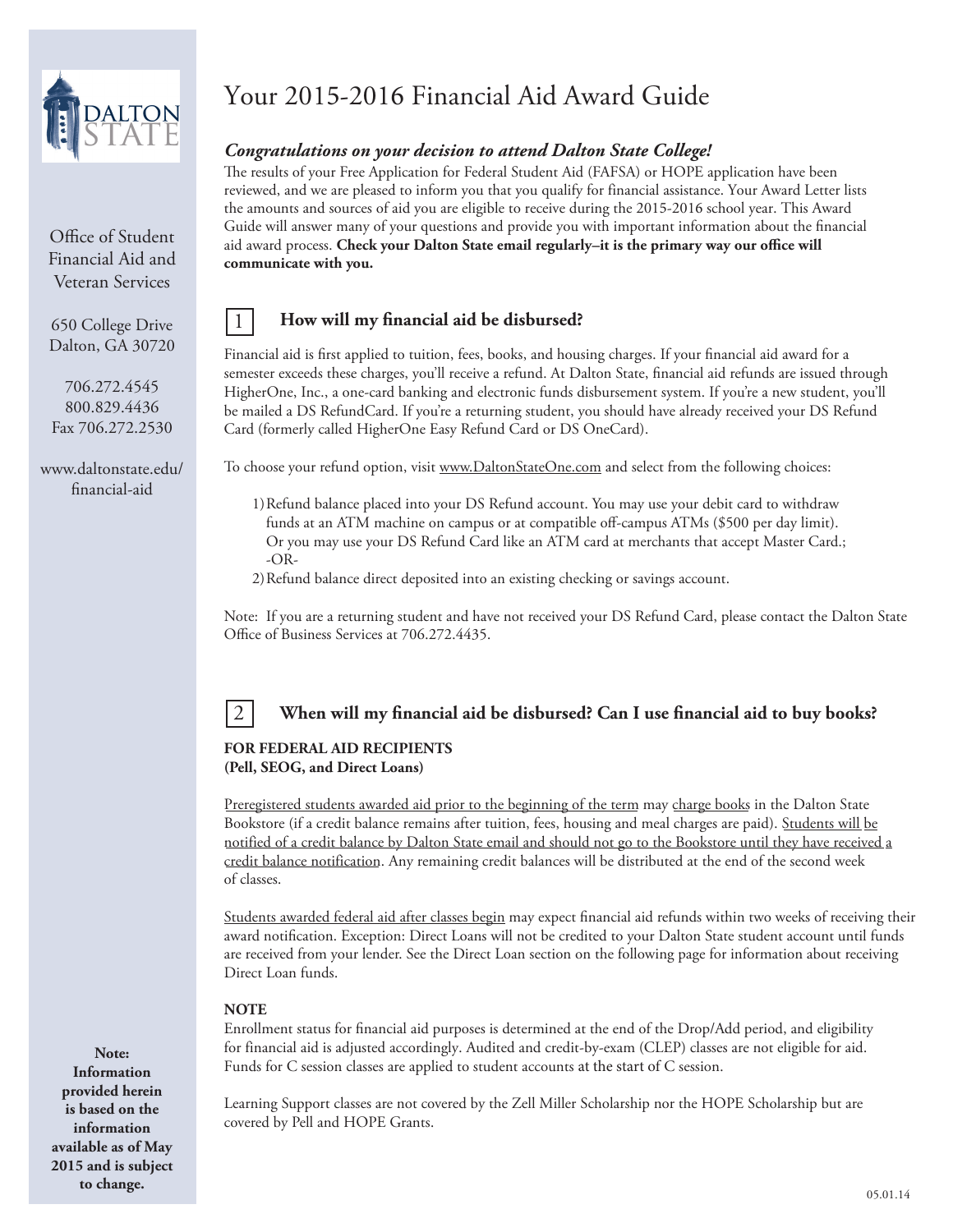# 3 **What if I need more financial aid than is listed on my award letter?**

After careful review of your aid eligibility, we have offered you all possible grants and scholarships. We have estimated your Direct Loan eligibility. Details regarding the student loan program and application procedures are available at www.daltonstate.edu/financial-aid. You may also want to consider Campus Employment. Brief descriptions of these programs follow. If you are interested in more information or applications, please contact our office or visit www.daltonstate.edu/financial-aid.

HOPE SCHOLARSHIP/GRANT: For eligible students, HOPE pays partial tuition. The amount HOPE pays may change each academic year. HOPE is awarded at Dalton State based upon the assumption of full-time enrollment and is paid based on your actual class schedule until you reach the 127 hour cap. *If your HOPE award is estimated, all factors used to determine your eligibility are not final. Final determination of your eligibility will be made after grades or transfer hours are reviewed.*

- **HOPE Scholarship** recipients must have a 3.0 HOPE GPA at the end of each spring semester and after 30, 60, and 90 attempted hours. A student must be enrolled in a bachelor's degree program in order for the HOPE Scholarship to pay for upper division (3000 and 4000 level) courses.
- **HOPE Grants** will pay only for *required* Certificate and Mini-Certificate classes. HOPE Grant recipients must have a 3.0 GPA at the end of 30 and 60 HOPE Grant paid hours.

### **NOTE: Please visit GAcollege411.org for the most current information on HOPE Scholarships and HOPE Grants.**

ZELL MILLER SCHOLARSHIP: For eligible students, the Zell Miller Scholarship pays 100% of tuition. The amount that the Zell Miller Scholarship pays will change each academic year. A student must be enrolled in a bachelor's degree program in order for the Zell Miller Scholarship to pay for upper division (3000 and 4000 level) courses. The Zell Miller Scholarship is awarded at Dalton State based upon the assumption of full-time enrollment and is paid based upon your actual class schedule until you reach the 127 hour cap. *If your Zell Miller Scholarship award is estimated, all factors used to determine your eligibility are not final. Final determination of your eligibility will be made after grades or transfer hours are reviewed.*

• Zell Miller Scholarship recipients must have a 3.3 GPA at the end of each spring semester and after 30, 60, and 90 attempted hours. The Zell Miller Scholarship will pay only for upper division level courses (3000 and 4000) in a bachelor's degree major.

### FEDERAL PELL GRANT/FEDERAL SEOG GRANT:

These grants are awarded to students with exceptional financial need. The Pell Grant amount is determined by the cost of attendance, the Expected Family Contribution calculated by the FAFSA processor, and the student's enrollment status. Pell Grant eligibility is limited to the equivalent of six years of full-time enrollment. Eligibility for the Federal SEOG is based upon Pell Grant eligibility and exceptional financial need. SEOG funds are extremely limited. Note: Federal grants have restrictions on payment for courses that have already been successfully completed by the student.

### SCHOLARSHIPS:

Dalton State College Foundation Scholarships require a separate application and most require full-time enrollment. Scholarship renewal criteria vary by scholarship. Check with the Dalton State College Foundation Office or your scholarship donor for GPA and other renewal requirements. Visit www.daltonstate.edu/financial-aid/scholarships.html for additional scholarship information.

### CAMPUS EMPLOYMENT:

Limited jobs are available on campus, with work schedules planned around student class schedules. Student workers receive a paycheck every other week for hours worked. Campus employment requires a completed FAFSA. In order to be eligible for campus employment, a student must be making SAP and demonstrate financial need.

### DIRECT LOAN:

Students enrolled at least half-time (6 hours) in programs eligible for federal aid may borrow low-interest Direct Loans. A completed FAFSA is required. Complete instructions on applying for a Direct Loan at Dalton State are located at www.daltonstate.edu/financialaid/my-financial-aid/student-loans.html. Extra steps required for first-time borrowers include signing a Master Promissory Note (MPN) and completing entrance counseling. Both of these steps can be completed online at www.StudentLoans.gov. Note: Federal loans also have restrictions on payment for courses that have already been successfully completed by the student, and courses that have been successfully completed cannot be counted toward the six-hour minimum enrollment requirement. *The first Direct Loan disbursement for freshmen borrowers may not be released until 30 days after school begins.*

### **Award amounts/requirements are subject to modification based on current regulations.**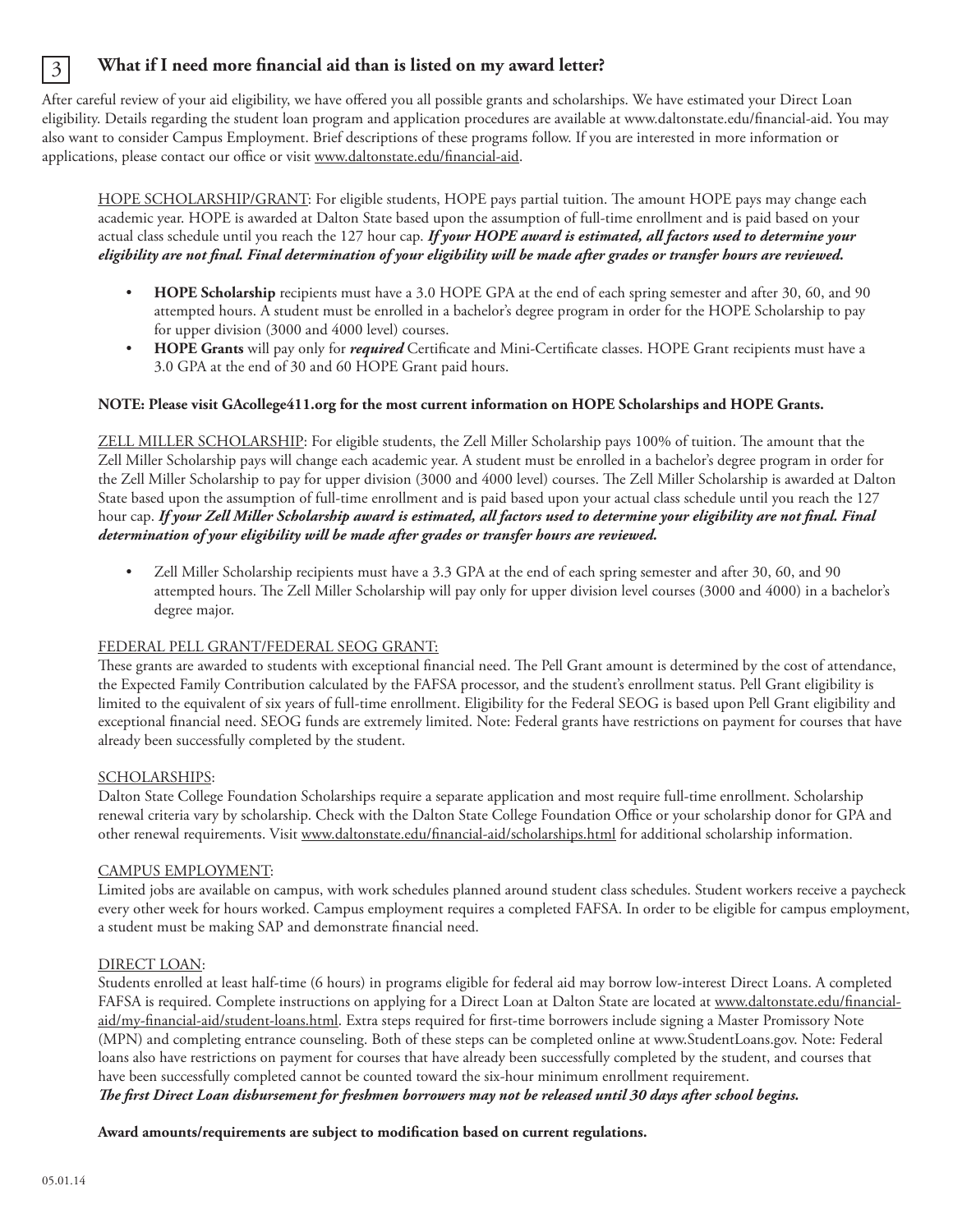### **How is eligibility for financial aid determined? (for FAFSA filers only)**

4

We first determine whether you have financial need. You must have financial need to qualify for need-based aid programs. Financial need is calculated using the following formula:

> Cost of Attendance (COA) – Expected Family Contribution (EFC) = Financial Need

**Cost of Attendance (COA):** An estimate of the educational expenses a student will incur during an academic year. These expenses include direct costs (tuition and fees, books and supplies) and related educational expenses (living, transportation, and other miscellaneous expenses). Estimated cost of attendance for 2015-2016 for full-time Dalton State students for the Fall and Spring Semesters is listed in the chart below.

**Expected Family Contribution (EFC):** The US Department of Education calculates your Expected Family Contribution based on the financial information you provided on the FAFSA. The EFC calculation compares your income and assets against standard living allowances based on the number of people in your household. Your Expected Family Contribution was reported to you on the Student Aid Report that was mailed or e-mailed to you by the federal aid processor.

**Financial Need:** Financial Need is the difference between your Cost of Attendance (COA) and your Expected Family Contribution (EFC).

The Dalton State College Office of Student Financial Aid will award you the maximum aid possible in grants and scholarships. However, we may not be able to meet your financial need. See page 2 for information about Campus Employment and Federal Direct Loans; these programs may be able to provide additional financial assistance.

|                                          | On-campus    |              | Living with parent<br>or relative |              | Off-campus, not living<br>with parent or relative |              |
|------------------------------------------|--------------|--------------|-----------------------------------|--------------|---------------------------------------------------|--------------|
|                                          | Georgia Res  | Non-Res      | Georgia Res                       | Non-Res      | Georgia Res                                       | Non-Res      |
| Tuition + Fees                           | 4056         | 12,314       | 4056                              | 12,314       | 4056                                              | 12,314       |
| Books and supplies<br>Room and board     | 1350<br>7093 | 1350<br>7093 | 1350<br>2259                      | 1350<br>2259 | 1350<br>7163                                      | 1350<br>7163 |
| Transportation<br>Miscellaneous expenses | 770<br>1485  | 770<br>1485  | 2458<br>1485                      | 2458<br>1485 | 2458<br>1485                                      | 2458<br>1485 |
| Total per academic year                  | 14,754       | 23,012       | 11,608                            | 19,866       | 16,512                                            | 24,770       |

# **Estimated Full-Time Cost of Attendance (COA) Figures Used to Determine Financial Need at Dalton State for Fall and Spring Semesters 2015-2016.\***

\*Tuition and fees in this chart are estimates for students beginning at Dalton State during the 2015-2016 academic year. For the most up to date tuition and fee charts, see www.daltonstate.edu/bursar/tuition-and-fees.html

### **Dalton State offers Nelnet payment plans. For information, visit: www.daltonstate.edu/bursar/nelnet.html for information.**

### 5 **Is financial aid available for summer semester?**

Students who attended Dalton State during the fall and/or spring terms may apply for summer aid after the spring term begins, typically in late March; click on "Apply for Summer Aid" on the DSConnect Financial Aid menu. HOPE and Zell Miller Scholarship and Grant recipients go through a mandatory GPA checkpoint at the end of each spring term to determine continued eligibility; this results in delayed summer HOPE and Zell Miller awards. You may wish to apply for a Direct Loan – see Section 3 for application details. Students who enroll full time during fall and spring smesters will not have Pell grant eligibility for summer semester.